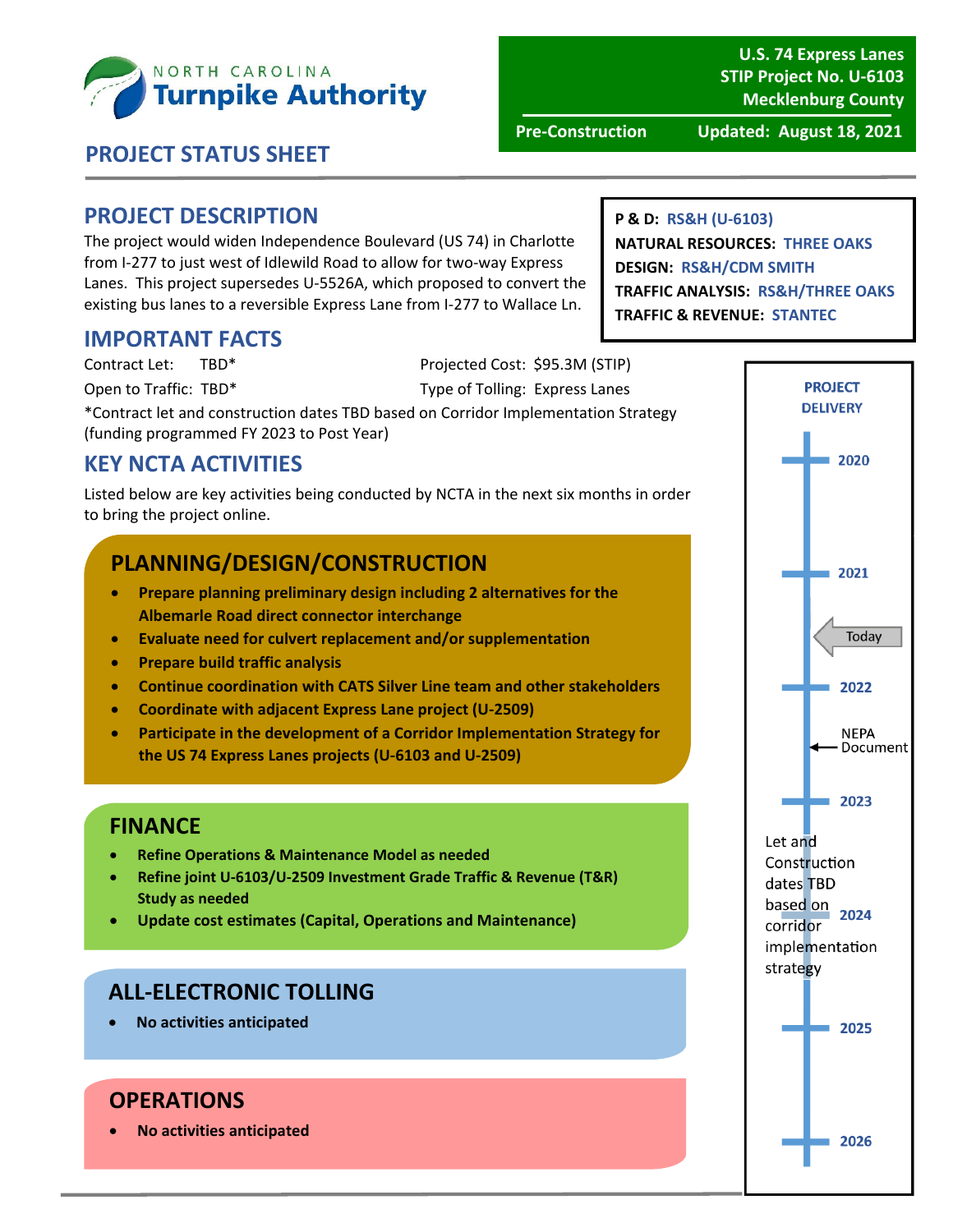

**Complete 540 – Phase 2 STIP Project No. R‐2829 Wake & Johnston Counties**

#### **PROJECT STATUS SHEET**

**Pre‐construction Updated: August 18, 2021**

#### **PROJECT DESCRIPTION**

The proposed "Complete 540" project, also known as the Southeast Extension, would extend the Triangle Expressway from the NC 55 Bypass in Apex to the US 64/US 264 Bypass (I‐87) in Knightdale, completing the 540 Outer Loop around the greater Raleigh area. Phase 2 will extend Triangle Expressway by 10.8 miles between I‐40 and US 64/US 264 Bypass (I‐87).

#### **P & D: LOCHNER \*\***

**TRAFFIC ANALYSIS: HNTB**

**TRAFFIC & REVENUE: CDM SMITH**

\*\* see page 2 for further information

## **IMPORTANT FACTS**

Contract let\*: FY 2025 Projected Cost: \$834M Open to Traffic: TBD Type of Tolling: Fixed tolls \*Contract let subject to change

## **KEY NCTA ACTIVITIES**

Listed below are key activities being conducted by NCTA in the next six months in order to bring the project online.

## **PLANNING/DESIGN/CONSTRUCTION**

- **Coordination with CAMPO regarding the recent STIP amendment approved by the NCDOT Board of Transportation**
- **Developing schedule for acceleration of the project**
- **Identifying project development activities to prepare for Design‐Build procurements**

#### **FINANCE**

- **Submitted Letter of Interest to the Build America Bureau seeking a TIFIA loan**
- **Coordinating with the Traffic & Revenue (T&R) Consultant regarding the Investment Grade T&R Study**

## **ALL‐ELECTRONIC TOLLING**

**No activities anticipated**

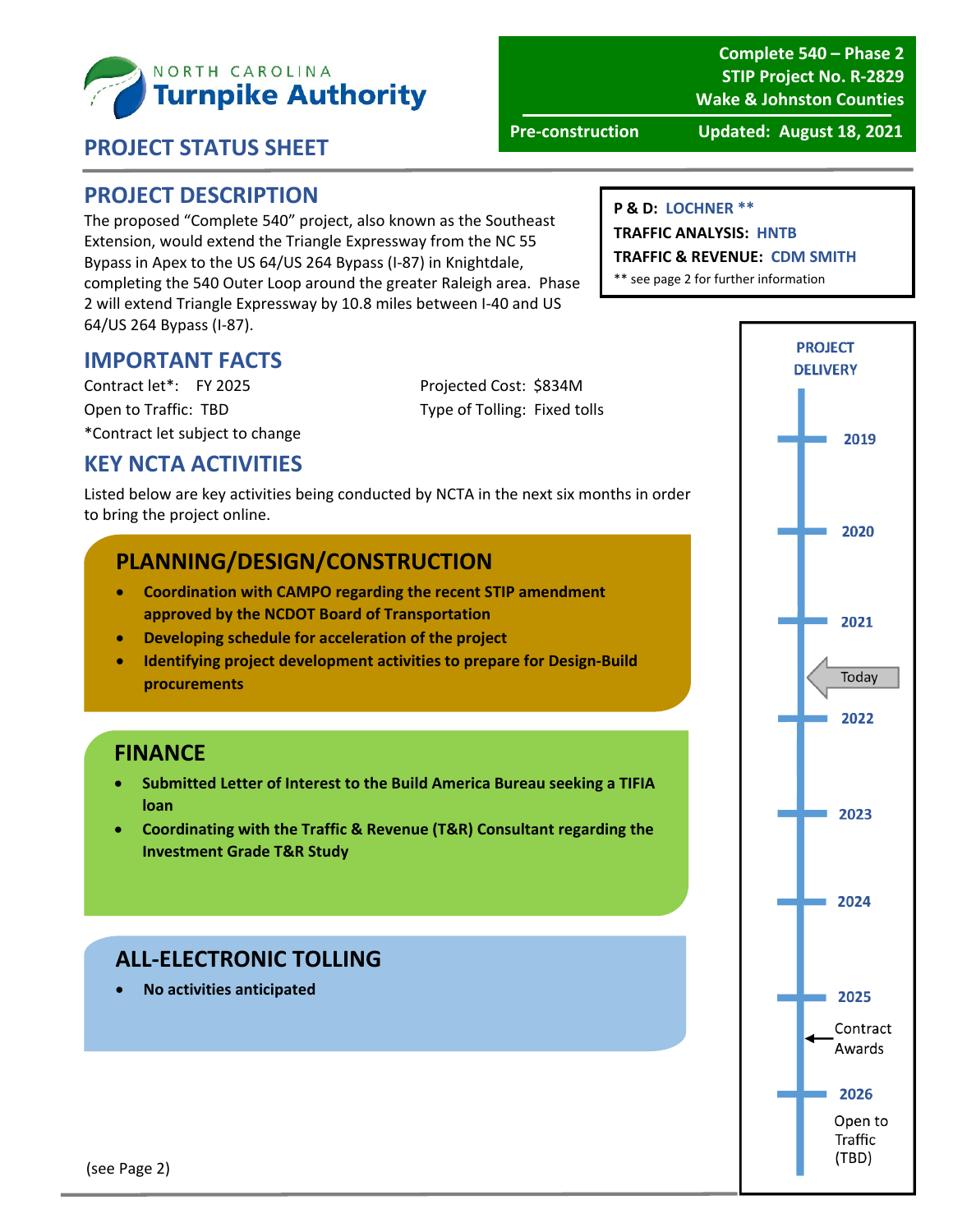

#### **PROJECT STATUS SHEET**

**Complete 540 – Phase 2 STIP Project No. R‐2829 Wake & Johnston Counties**

**Pre‐construction Updated: August 18, 2021**

Additional P & D Subconsultants:

- **BRANDING & LEP SERVICES – SPRINGBOARD/EYDO** (no longer in business)
- **NATURAL SYSTEMS & HYDROLOGY (PRELIMINARY) – MULKEY** (now **NV5**)
- **MUSSEL SPECIES – CATENA** (now **THREE OAKS**)
- **HISTORIC ARCHITECTURE – MATTSON, ALEXANDER & ASSOCIATES**
- **UTILITIES – HINDE ENGINEERING**
- **RIGHT OF WAY (DEIS) – HDR**
- **QUANTITATIVE ICE – BAKER**
- **BIOLOGICAL ASSESSMENT T&E SPECIES – THREE OAKS**
- **ARCHAEOLOGY – COASTAL CAROLINA RESEARCH** (now **COMMONWEALTH HERITAGE GROUP**)
- **RIGHT OF WAY (FEIS) CAROLINA LAND ACQUISITION**
- **PLAN OF FINANCE – PFM**

Subconsultants for permits, hydrology, and right of way plans:

- **HYDROLOGY – SUNGATE DESIGN GROUP**
- **HYDROLOGY – ECOLOGICAL ENGINEERING**
- **PERMITS – ECOLOGICAL AND/OR SUNGATE**

NCTA Advisors and Vendors:

**PROJECT DELIVERY – DAWSON & ASSOCS.**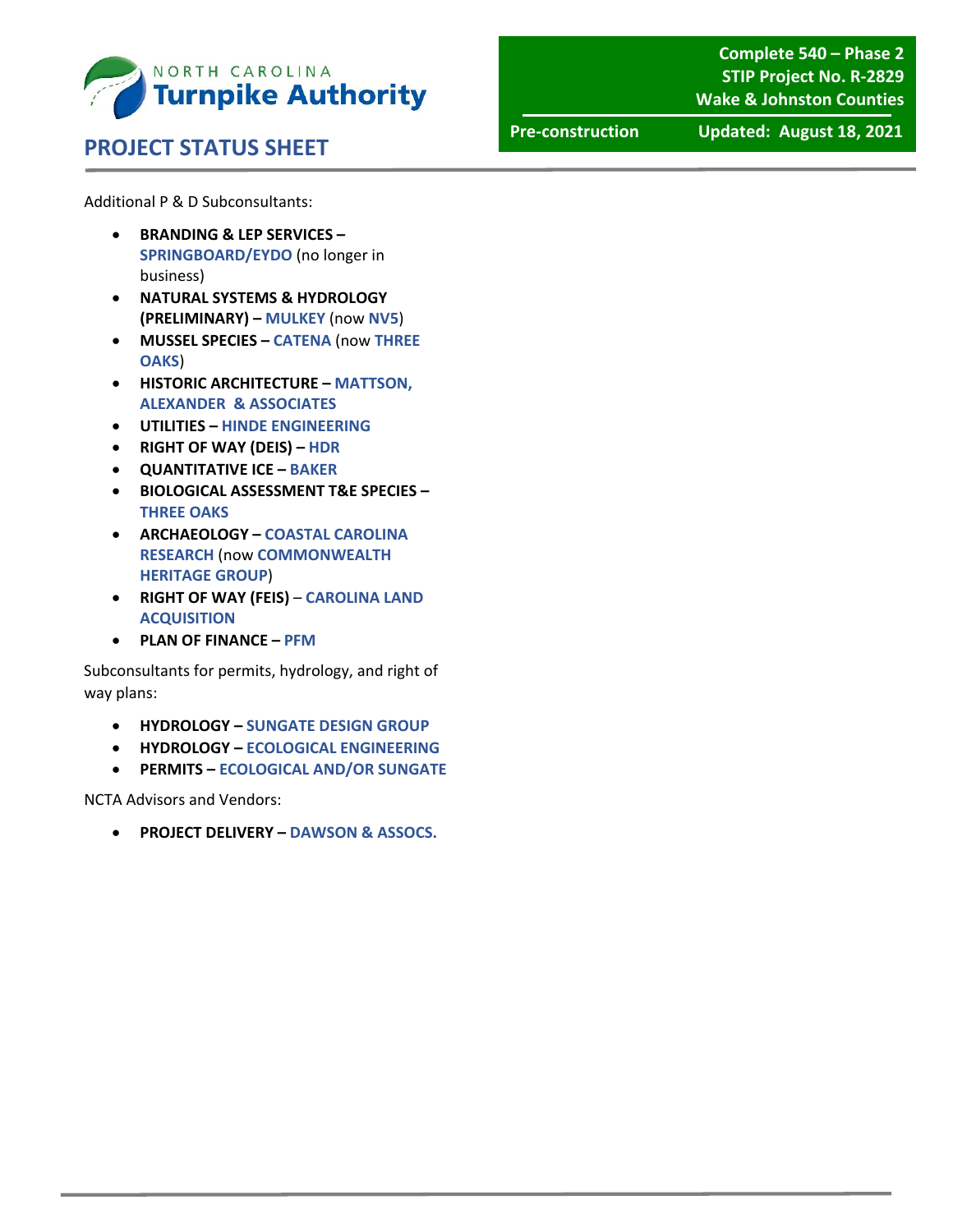

**Complete 540 – Phase 1 STIP Project No. R‐2721, R‐2828 Wake & Johnston Counties**

#### **PROJECT STATUS SHEET**

**Under Construction Updated: August 18, 2021**

#### **PROJECT DESCRIPTION**

The proposed "Complete 540" project, also known as the Southeast Extension, would extend the Triangle Expressway from the NC 55 Bypass in Apex to the US 64/US 264 Bypass (I‐87) in Knightdale, completing the 540 Outer Loop around the greater Raleigh area. Phase 1 is under construction to extend Triangle Expressway by 17.8 miles between NC 55 Bypass and I‐40.

#### **P & D: LOCHNER \*\***

#### **TRAFFIC ANALYSIS: HNTB**

**TRAFFIC & REVENUE: CDM SMITH**

\*\* see page 2 for further information

#### **IMPORTANT FACTS**

Construction Began: late 2019/early 2020 Projected Cost: \$1.3B Open to Traffic: 2023 Type of Tolling: Fixed tolls

## **KEY NCTA ACTIVITIES**

Listed below are key activities being conducted by NCTA in the next six months in order to bring the project online.

## **PLANNING/DESIGN/CONSTRUCTION**

- **Coordinating with construction teams and Division 5**
- **Review and respond to Design‐Build Teams' design submittals**
- **Completing right‐of‐way acquisition**
- **Completing utility relocations**
- **Complete Quarterly Construction Progress Reports**
- **Hold quarterly Dispute Review Board meetings**

#### **FINANCE**

- **Closed on the interest rate reset on the December 2019 TIFIA loan**
- **Monitoring expenditures**
- **Completing financial reporting requirements**

#### **ALL‐ELECTRONIC TOLLING**

 **Continue project activities with selected vendor for the Roadside Toll Collection System (RTCS)**

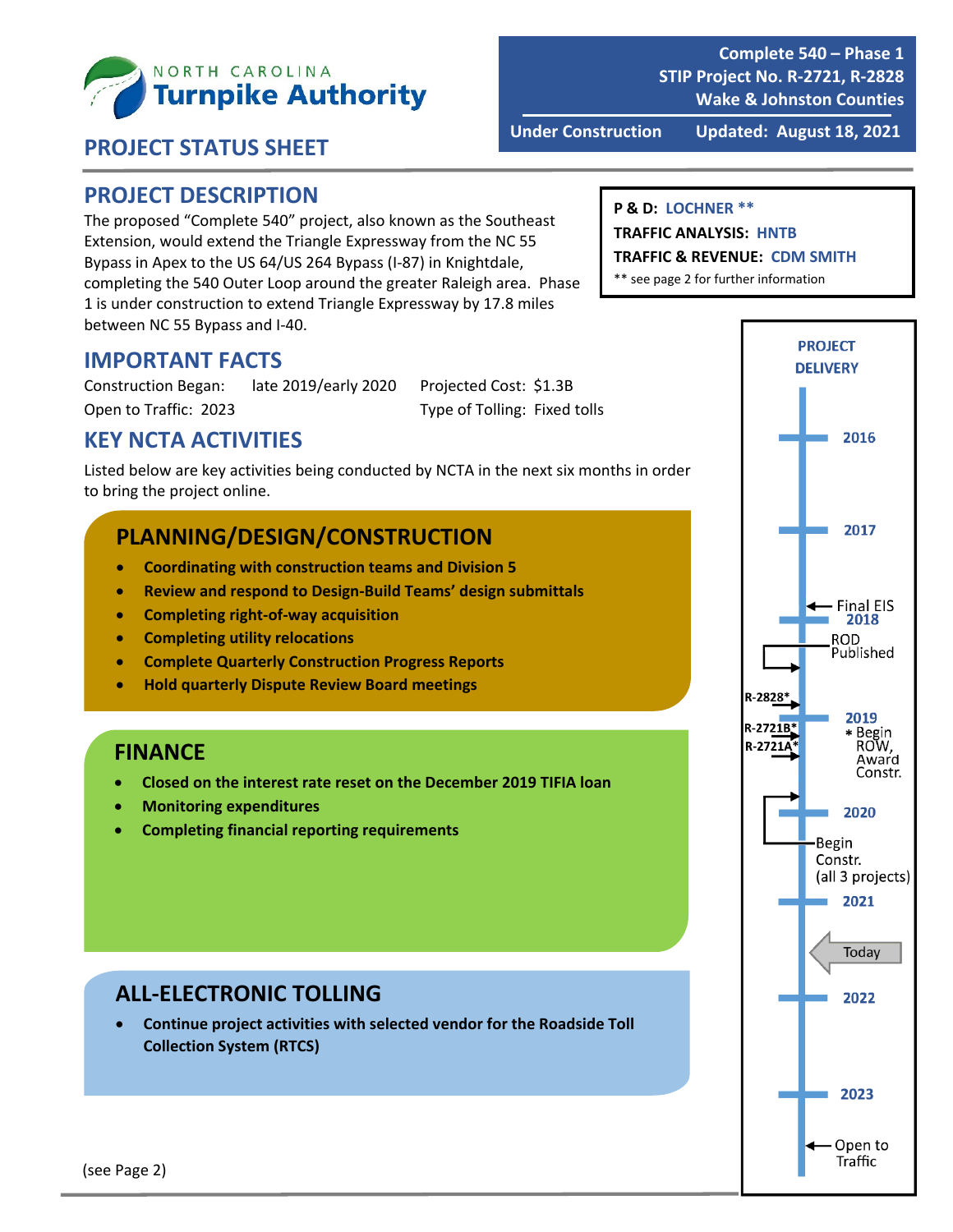

# **PROJECT STATUS SHEET**

Additional P & D Subconsultants:

- **BRANDING & LEP SERVICES – SPRINGBOARD/EYDO** (no longer in business)
- **NATURAL SYSTEMS & HYDROLOGY (PRELIMINARY) – MULKEY** (now **NV5**)
- **MUSSEL SPECIES – CATENA** (now **THREE OAKS**)
- **HISTORIC ARCHITECTURE – MATTSON, ALEXANDER & ASSOCIATES**
- **UTILITIES – HINDE ENGINEERING**
- **RIGHT OF WAY (DEIS) – HDR**
- **QUANTITATIVE ICE – BAKER**
- **BIOLOGICAL ASSESSMENT T&E SPECIES – THREE OAKS**
- **ARCHAEOLOGY – COASTAL CAROLINA RESEARCH** (now **COMMONWEALTH HERITAGE GROUP**)
- **RIGHT OF WAY (FEIS) CAROLINA LAND ACQUISITION**
- **PLAN OF FINANCE – PFM**

Subconsultants for permits, hydrology, and right of way plans:

- **HYDROLOGY – SUNGATE DESIGN GROUP**
- **HYDROLOGY – ECOLOGICAL ENGINEERING**
- **PERMITS – ECOLOGICAL AND/OR SUNGATE**

NCTA Advisors and Vendors:

- **PROJECT DELIVERY – DAWSON & ASSOCS.**
- **ROADSIDE AET SYSTEM – KAPSCH**

R‐2828 Design‐Build Team:

- **CONSTRUCTOR JOINT VENTURE– LANE CONSTRUCTION CORP., BLYTHE CONSTRUCTORS, INC.**
- **LEAD DESIGNER – WSP**
- **GEOTECH – TERRACON**
- **ITS, SURVEY – DRMP**
- **ITS AND AET CONSTRUCTOR ‐ TCD**
- **RIGHT OF WAY ACQUISITION – AAG**
- **UTILITY COORDINATION – TELICS**
- **STRUCTURE DESIGN – WETHERILL**
- **PERMITTING & ENVIRONMENTAL ‐ THREE OAKS**

R‐2721B Design‐Build Team:

 **CONSTRUCTOR JOINT VENTURE– FLATIRON CONSTRUCTORS INC., BRANCH CIVIL INC.**

**Under Construction Updated: August 18, 2021**

- **LEAD DESIGNER – HDR ENGINEERING INC. OF THE CAROLINAS**
- **GEOTECH – HDR ENGINEERING INC. OF THE CAROLINAS**
- **ITS – HDR ENGINEERING INC. OF THE CAROLINAS**
- **ITS AND AET CONSTRUCTOR – TO BE DETERMINED**
- **UTILITY COORDINATION – HDR ENGINEERING INC. OF THE CAROLINAS, SO‐ DEEP**
- **STRUCTURE DESIGN – HDR ENGINEERING INC. OF THE CAROLINAS, SIMPSON ENGINEERS & ASSOCIATES, PC**
- **PERMITTING & ENVIRONMENTAL ‐ HDR ENGINEERING INC. OF THE CAROLINAS**

R‐2721A Design‐Build Team:

- **CONSTRUCTOR JOINT VENTURE– FLATIRON CONSTRUCTORS INC., BRANCH CIVIL INC.**
- **LEAD DESIGNER – GANNETT FLEMING, INC.**
- **GEOTECH – KLEINFELDER, INC.**
- **ITS – GANNETT FLEMING, INC.**
- **ITS AND AET CONSTRUCTOR ‐ TO BE DETERMINED**
- **UTILITY COORDINATION – KCI ASSOCIATES OF NORTH CAROLINA, PA**
- **STRUCTURE DESIGN – GANNETT FLEMING, INC., KCI ASSOCIATES OF NORTH CAROLINA, PA, SIMPSON ENGINEERS & ASSOCIATES, INC.**
- **PERMITTING & ENVIRONMENTAL ‐ MOFFATT & NICHOL, INC.**

Representing Division 5:

 **CONSTRUCTION ENGINEERING & INSPECTION – SUMMIT**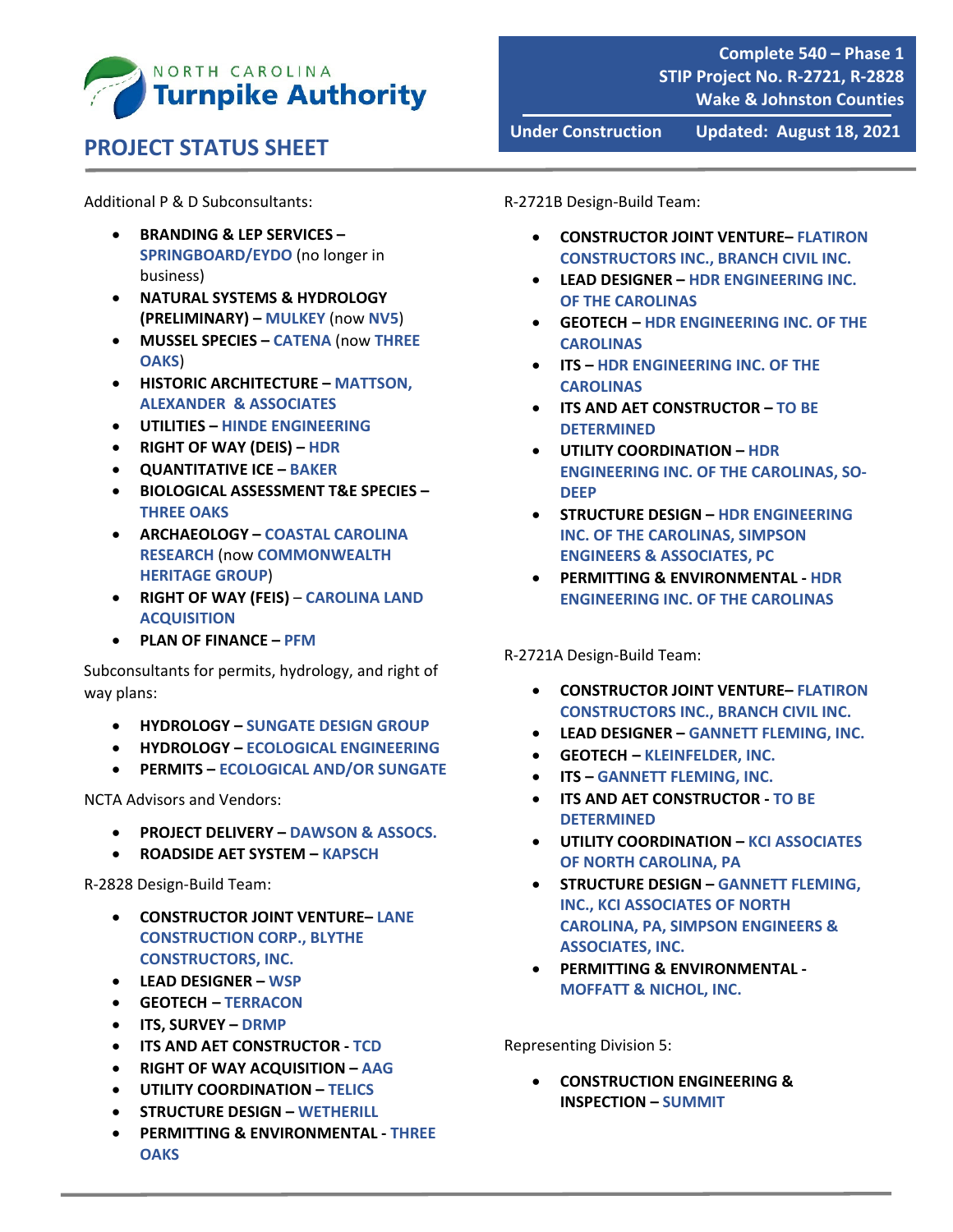

**I‐485 Express Lanes STIP Project No. I‐5507 Mecklenburg County**

#### **PROJECT DESCRIPTION**

The purpose of this project is to provide a reliable travel time option by constructing one Express Lane in each direction on I‐485 (Charlotte Outer Loop) from I‐77 to US 74 (Independence Boulevard), for approximately 17 miles, and other improvements.

#### **IMPORTANT FACTS**

| Contract Award: October 2018   | Projected Cost: \$346M (as bid)    |
|--------------------------------|------------------------------------|
| Type of Tolling: Express Lanes | Express Lanes Open to Traffic: TBD |

## **KEY NCTA ACTIVITIES**

Listed below are key activities being conducted by NCTA in the next six months in order to bring the project online.

## **PLANNING, DESIGN, CONSTRUCTION**

- **Coordination ongoing with Design‐Build Unit, CRTPO and municipal partners, and Division 10 as needed**
- **Review design plan and construction submittals for ITS, Tolling, Signing, and Pavement Marking, as needed**
- **Prepare for toll equipment integration and asset management**

## **FINANCE**

**Complete Operations & Maintenance Model**

## **ALL‐ELECTRONIC TOLLING**

- **Continue planning for Toll Collection System (TCS) maintenance contract**
- **Select and issue NTP to Roadside TCS vendor**

## **OPERATIONS**

 **Prepare for Express Lane Operations by coordinating with NCDOT Division 10 and local transportation management centers**

#### **CONTRACTOR: BLYTHE CONSTRUCTION LEAD DESIGNER: WSP**

#### **TRAFFIC & REVENUE: STANTEC**

\*\* see page 2 for further information



(see Page 2)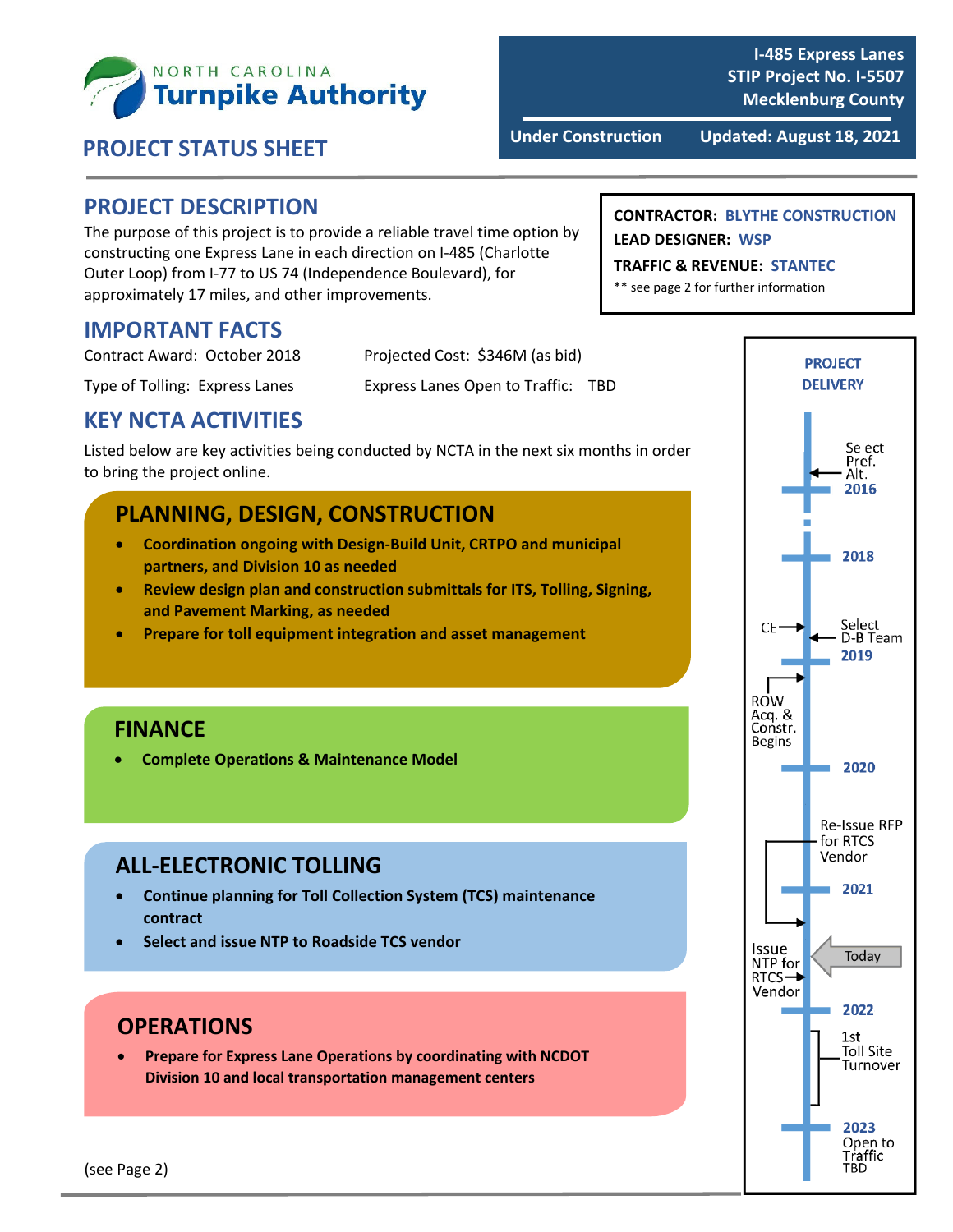

# **Under Construction Updated: August 18, <sup>2021</sup> PROJECT STATUS SHEET**

**I‐485 Express Lanes STIP Project No. I‐5507 Mecklenburg County**

P & D Consultants:

- **LEAD – RS&H**
- **TRAFFIC ANALYSIS – RS&H**
- **AIR QUALITY ANALYSIS – VHB**
- **NATURAL RESOURCES – ENVIRONMENTAL SERVICES, INC.**
- **TRAFFIC FORECAST – CLEARBOX**
- **TRAFFIC OPERATIONS ANALYSIS – PATRIOT ENGINEERING**

Design‐Build Scope & Concept Preparation:

- **SIGNING – HNTB**
- **ITS & AET – ATKINS**

Design‐Build Team:

- **GEOTECH – TERRACON**
- **ITS, ROADWAY, STRUCTURES DESIGN – DRMP**
- **ITS AND AET CONSTRUCTOR ‐ TCD**
- **RIGHT OF WAY ACQUISITION – TELICS**
- **UTILITY COORDINATION – UCC**
- **MOT, SIGNING & PAVEMENT MARKING – PROGRESSIVE DESIGN GROUP**

Representing Division 10:

**CONSTRUCTION ENGINEERING & INSPECTION – SEPI, SUMMIT, RK&K, CECS**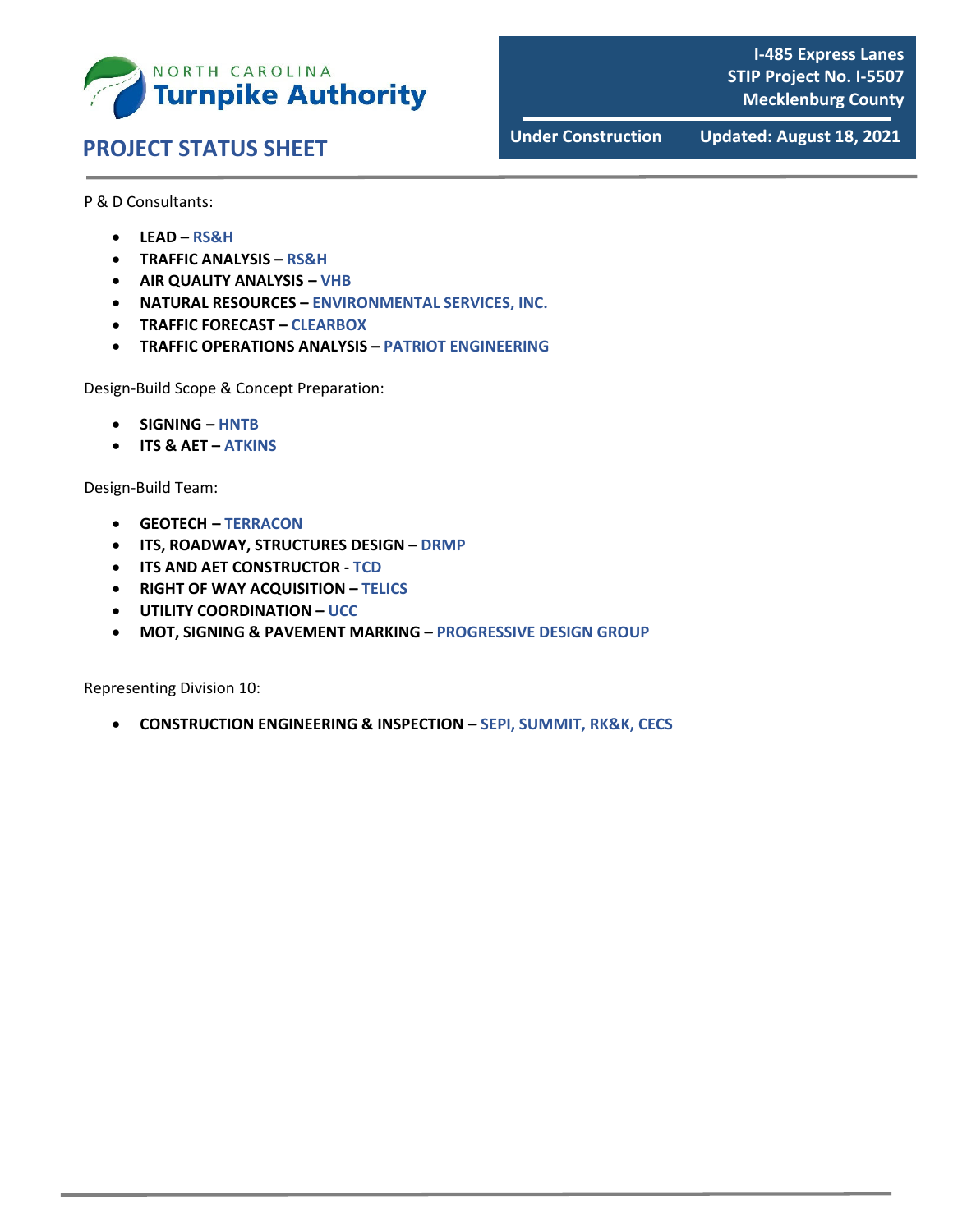

**Mid‐Currituck Bridge STIP Project No. R‐2576 Currituck County**

**Pre‐Construction Updated: August 18, 2021**

## **PROJECT STATUS SHEET**

## 

#### **PROJECT DESCRIPTION**

The proposed project calls for transportation improvements in the Currituck Sound area with focus on the consideration of a Mid‐Currituck Bridge. The proposed action is a seven‐mile long toll project including a two‐lane bridge that spans Currituck Sound connecting the Currituck County mainland with its Outer Banks, and a separate two‐lane bridge that spans Maple Swamp on the Currituck County mainland connecting Aydlett to US 158, in Currituck County.

#### **IMPORTANT FACTS**

Contract Let: TBD Projected Cost: \$492M (per STIP) Open to Traffic: TBD Type of Tolling: Variable

## **KEY NCTA ACTIVITIES**

Listed below are key activities being conducted by NCTA in the next six months in order to bring the project online.

## **PLANNING/DESIGN/CONSTRUCTION**

- **Continue to support the activities related to the legal challenge on the environmental document**
- **Continue coordination with environmental agencies and develop environmental permit applications**
- **Determine procurement process for construction contract**

#### **FINANCE**

- **Update, as appropriate, Investment Grade Traffic & Revenue (T&R) Study with Stantec to support future project finance efforts**
- **Update cost estimates (Capital, Operations and Maintenance)**
- **Update Plan of Finance with PFM (NCTA financial advisor)**

#### **ALL‐ELECTRONIC TOLLING**

**No activities anticipated**

#### **P & D: WSP/PB \*\***

**TRAFFIC ANALYSIS: WSP/PB**

#### **TRAFFIC & REVENUE: STANTEC**

\*\* see page 2 for further information

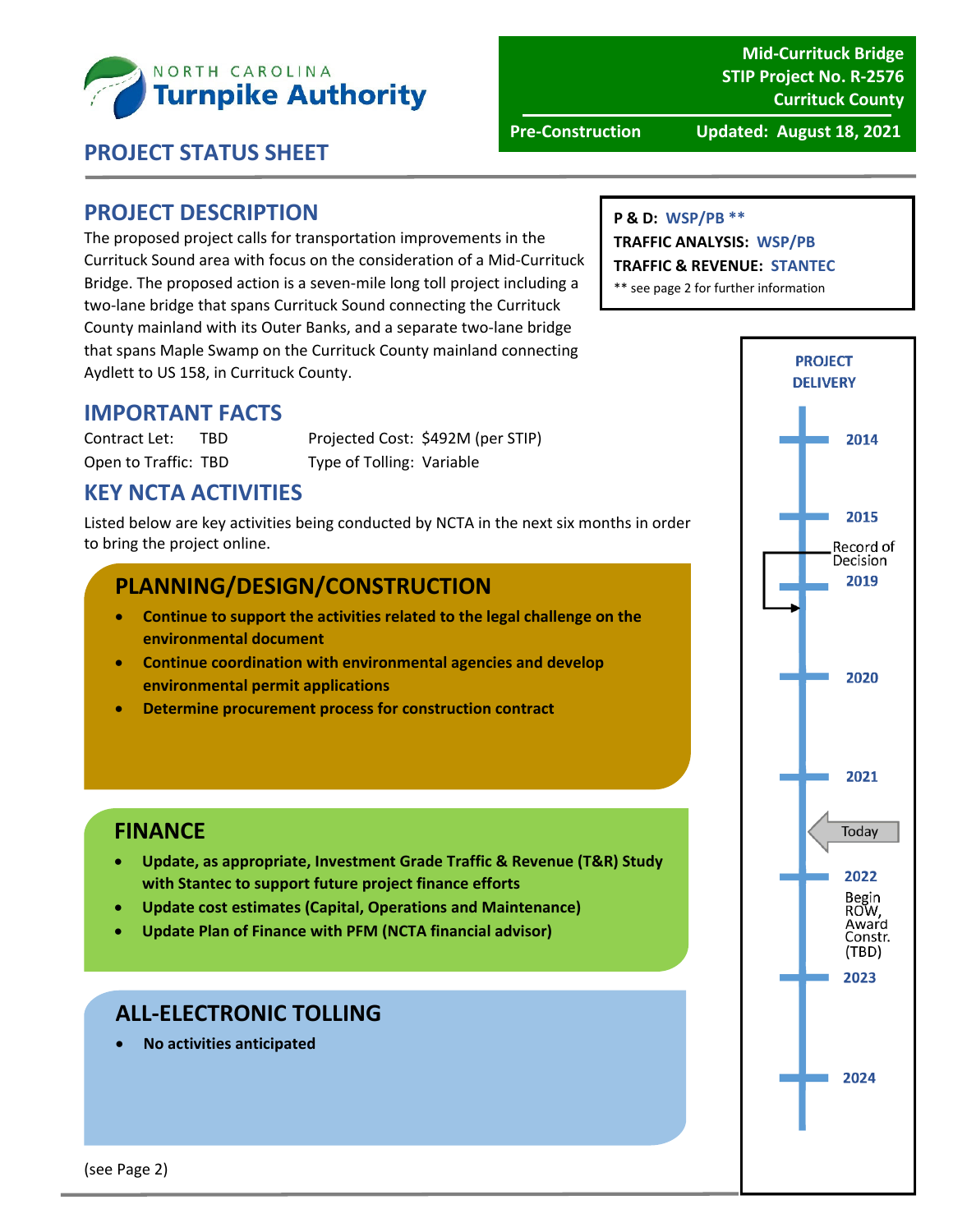

**Mid‐Currituck Bridge STIP Project No. R‐2576 Currituck County**

 **PROJECT STATUS SHEET** 

**Pre‐Construction Updated: August 18, 2021**

Additional P & D Subconsultants:

- **HURRICANE EVACUATION MODELING ATKINS**
- **NATURAL RESOURCES CZR**
- **PUBLIC INVOLVEMENT FITZGERALD & HALLIDAY, INC.**
- **PLAN OF FINANCE – PFM**

Preliminary Engineering:

- **ROADWAY DESIGN PLANS – LOCHNER**
- **HYDRAULIC DESIGN WETHERILL**
- **GEOTECHNICAL DESIGN – GOLDER**
- **COASTAL & HYDRAULIC ENGINEERING, ENVIRONMENTAL MITIGATION, PERMIT APPLICATIONS – MOFFATT & NICHOL**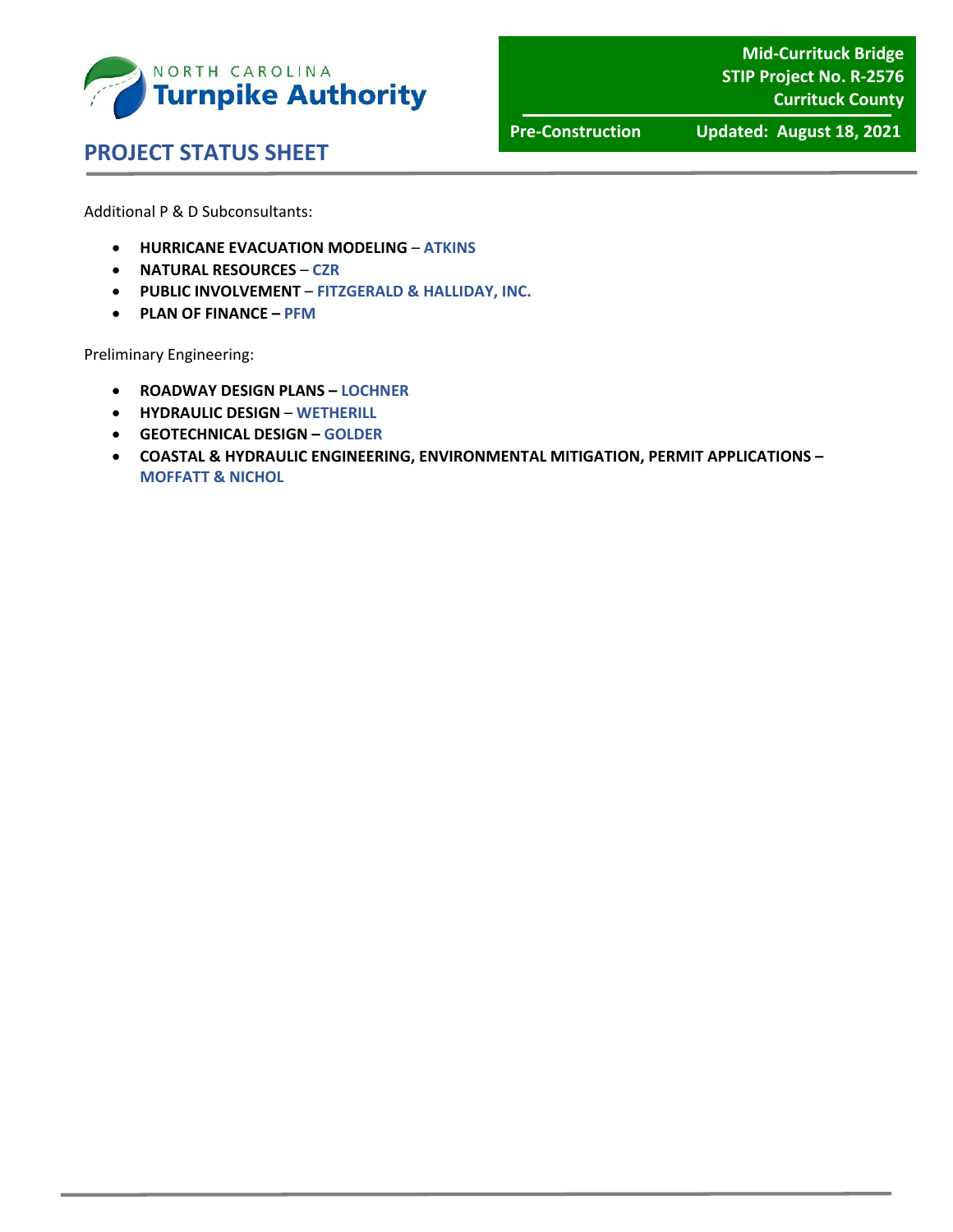

# **PROJECT STATUS SHEET**

#### **4PROJECT DESCRIPTION**

The project would widen and add Express Lanes to Independence Boulevard (US 74) from west of Idlewild Road in Charlotte to I‐485 in Matthews, a distance of approximately 6.4 miles. This project is a part of the US 74 Express Lanes system and is also part of an overall Express Lanes network that includes Express Lanes on I‐77 and I‐485.

#### **IMPORTANT FACTS**

Contract Let: TBD\* Projected Cost: \$1.0B (STIP)\*\* Open to Traffic: TBD\* Type of Tolling: Express Lanes \*Contract let and construction dates TBD based on Corridor Implementation Strategy and Value Engineering Study (funding programmed FY 2023 to Post Year) \*\*Funding includes right of way, utilities and construction for U‐2509 and U‐6103

## **KEY NCTA ACTIVITIES**

Listed below are key activities being conducted by NCTA in the next six months in order to bring the project online.

## **PLANNING/DESIGN/CONSTRUCTION**

- **Support the Project Management Unit on project development efforts, including the preparation of the final environmental document (expected to be a Finding of No Significant Impact)**
- **Continue coordination with stakeholders**
- **Coordinate with adjacent Express Lane project (U‐6103)**
- **Participate in the development of a Corridor Implementation Strategy for the US 74 Express Lanes projects (U‐6103 and U‐2509)**
- **Participate in the value engineering study being conducted by NCDOT**

#### **FINANCE**

- **Refine Operations & Maintenance Model as needed**
- **Refine joint U‐6103/U‐2509 Investment Grade Traffic & Revenue (T&R) Study as needed**
- **Update cost estimates (Capital, Operations and Maintenance)**

## **ALL‐ELECTRONIC TOLLING**

**No activities anticipated**

#### **US 74 Express Lanes STIP Project No. U‐2509 Mecklenburg County**

**Pre‐Construction Updated: August 18, 2021**

#### **P & D: VHB \*\***

**TRAFFIC ANALYSIS: AECOM TRAFFIC & REVENUE: STANTEC**

\*\* see page 2 for further information